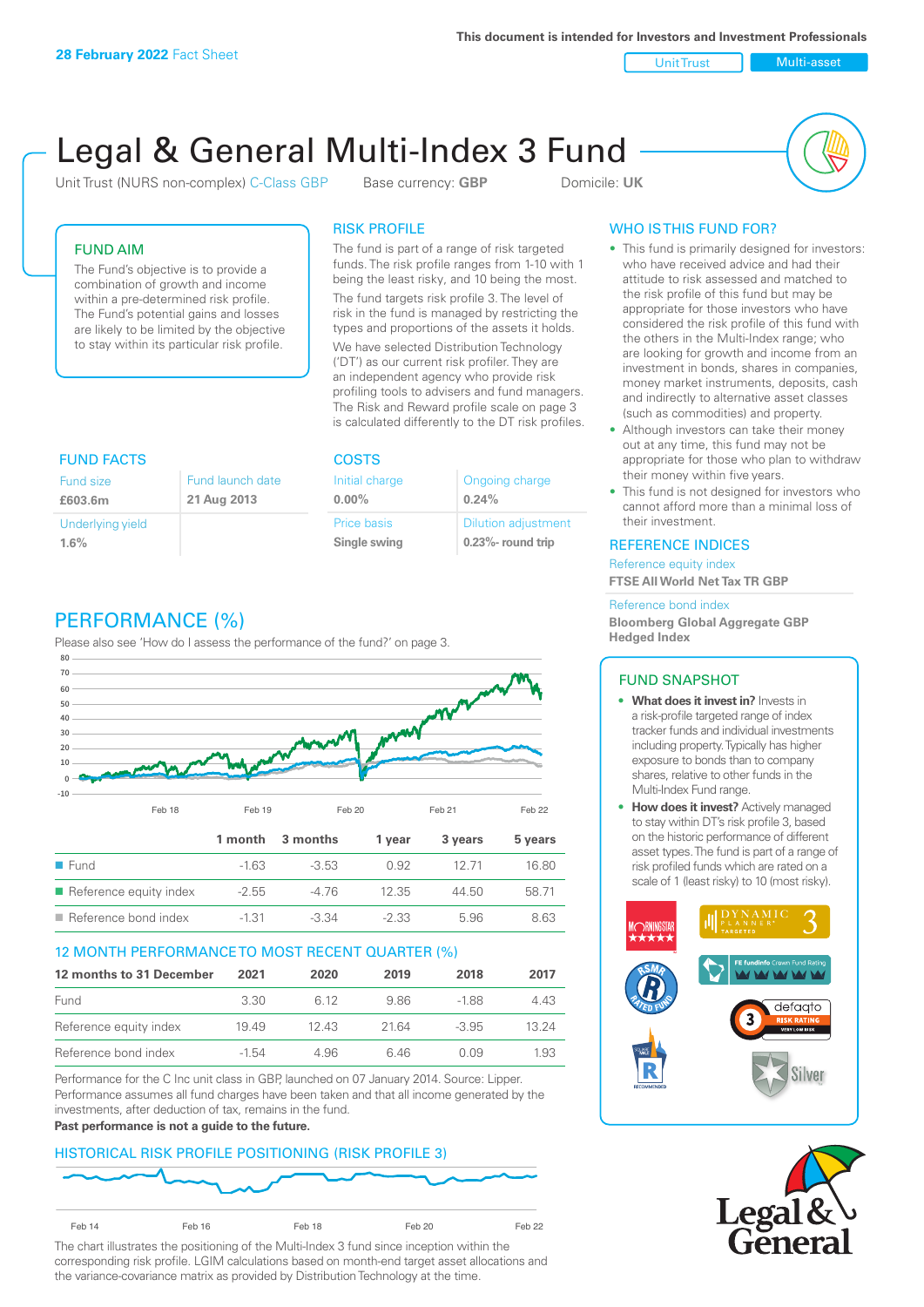# Legal & General Multi-Index 3 Fund

Unit Trust (NURS non-complex) C-Class GBP

# PORTFOLIO BREAKDOWN

All data source LGIM unless otherwise stated. Totals may not sum due to rounding.





### FUND MANAGERS

The fund managers have responsibility for managing the multi-index fund range. They are part of the Multi-Asset Funds (MAF) team in LGIM. This team focuses on designing and managing multi-asset funds that are tailored to match the specific objectives of various client types. The team sits within a wider Asset Allocation team which combines both depth of experience with a broad range of expertise from different fields, including fund management, investment consulting and risk management roles.

# TOP 10 HOLDINGS (%)

| Cash                                   | 14.5 |
|----------------------------------------|------|
| L&G All Stocks Gilt Index Trust        | 13.5 |
| L&G Sterling Corporate Bond Index Fund | 8.5  |
| <b>LGIM Global Corporate Bond Fund</b> | 7.0  |
| <b>L&amp;G UK Index Trust</b>          | 5.0  |
| L&G Japan Index Trust                  | 3.5  |
| <b>L&amp;G US Index Trust</b>          | 3.3  |
| Gilt 10yr                              | 3.0  |
| L&G Global Infrastructure Index Fund   | 2.8  |
| L&G Global Emerging Markets Index Fund | 2.5  |